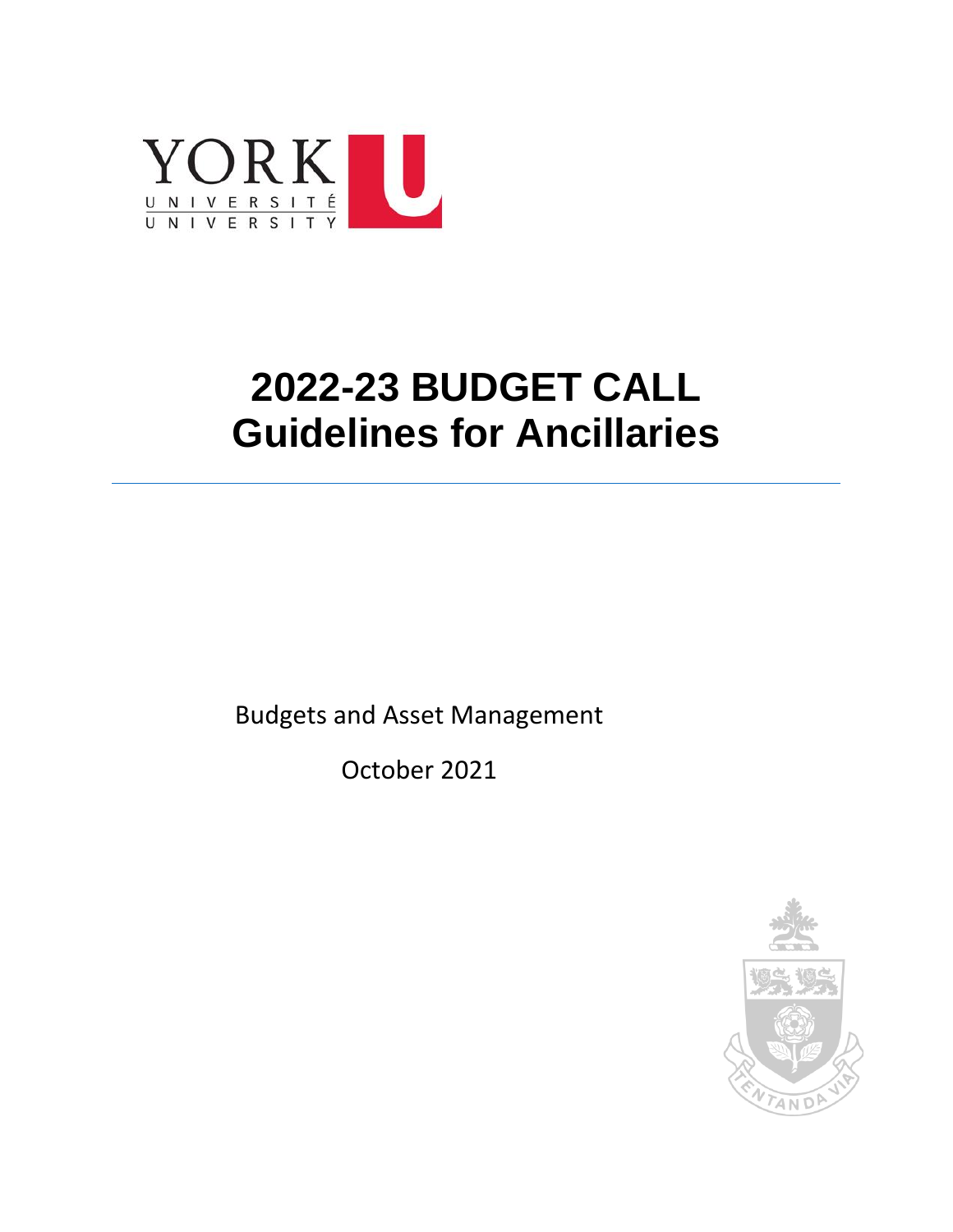# TABLE OF CONTENTS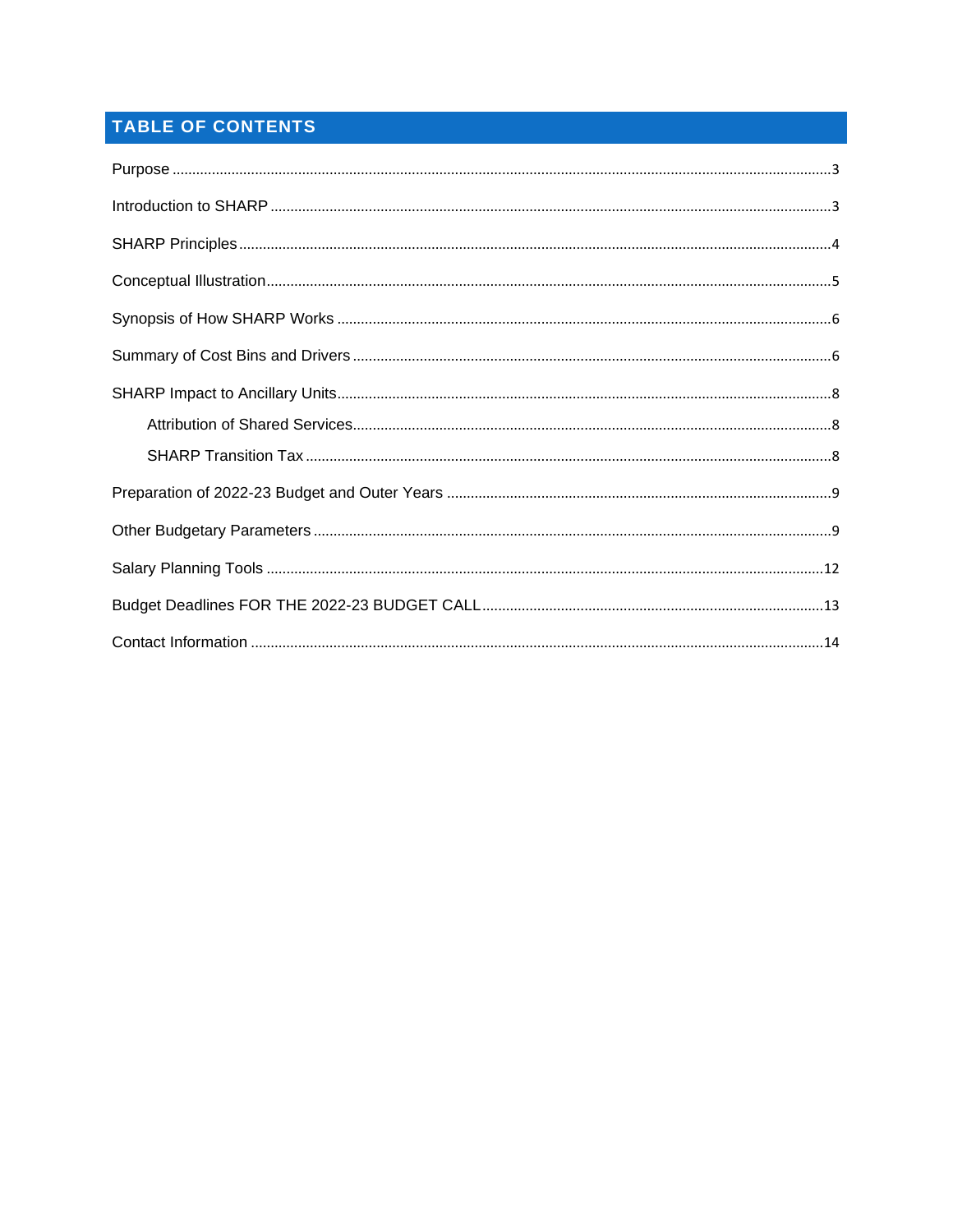## <span id="page-2-0"></span>**PURPOSE**

The intended audience for these Budget Call Guidelines is administrators who manage the financial affairs of ancillary units at York University. The Budget Call Guidelines will inform the development and submission of ancillary budgets.

For purposes of this guide, ancillary units include:

- Ancillary units operating under Ancillary Services, those being:
	- Bookstores
	- Food & Vending
	- Housing
	- Parking
	- Printing Services
	- YU-Card
	- Lease & Contract Administration
- Telecom
- Academic units reporting into PVPA, being:
	- School of Continuing Studies
	- Executive Learning Centre

Separate guidelines are published for Faculties and Shared Services.

#### <span id="page-2-1"></span>**INTRODUCTION TO SHARP**

York University adopted the Shared Accountability & Resource Planning (SHARP) budget model in Fiscal 2017-18. The SHARP model replaced the former incremental budget model.

This document will assist ancillary units in understanding the SHARP budget model and provide guidelines for preparation of 2022-23 budgets and rolling budgets.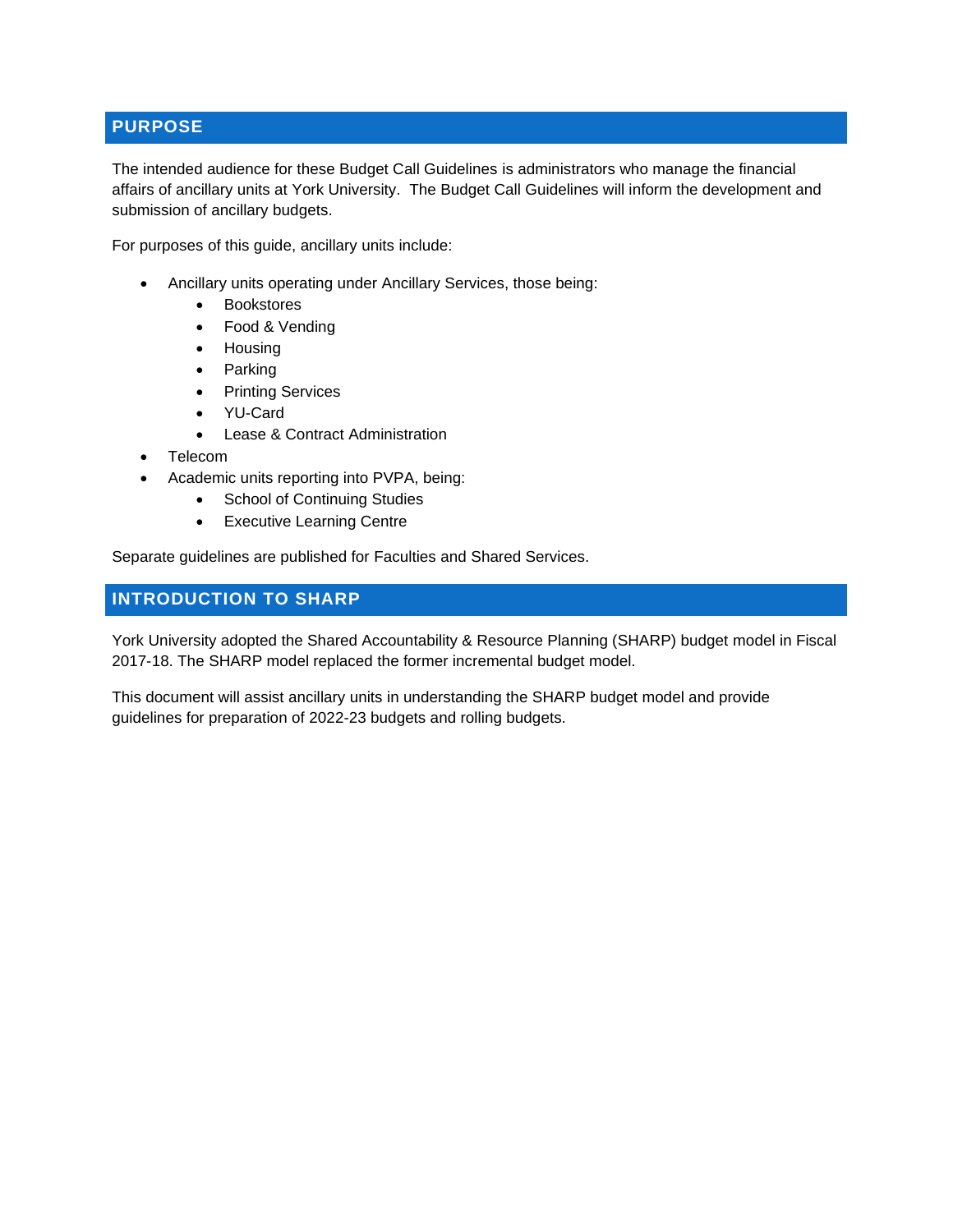## <span id="page-3-0"></span>**SHARP PRINCIPLES**

The SHARP budget model was developed through extensive research and wide consultation with the York Community.

SHARP's guiding principles are to:

- Support the academic goals of the institution through the alignment of resources to priorities as outlined in our planning documents (White Paper, University Academic Plan and Faculty/School plans, IR Plans);
- Be transparent;
- Provide for a predictable and sustainable framework for budget planning;
- Provide performance incentives and ensure accountability; and
- Provide for clear and straightforward allocation methodologies.

As a summary, key features of the SHARP budget system include:

- Resource allocation to Faculties reflecting revenues they generate with University-wide costs charged back in a transparent and repeatable manner;
- Formalized budget committees;
- Rigorous shared accountability for resource management closest to the activity and/or decision point (e.g. enrolment targets set at institutional level; Faculties responsible for achieving local enrolment targets and for costs incurred locally); and
- A central University Fund to provide the necessary resources for:
	- $\circ$  Strategic initiatives in line with the University's key priorities
	- $\circ$  Support to certain Faculties experiencing systemic challenges in aligning revenues with costs, and who are embarking on recovery
	- o Contingency funding to manage institutional risks and unforeseen costs.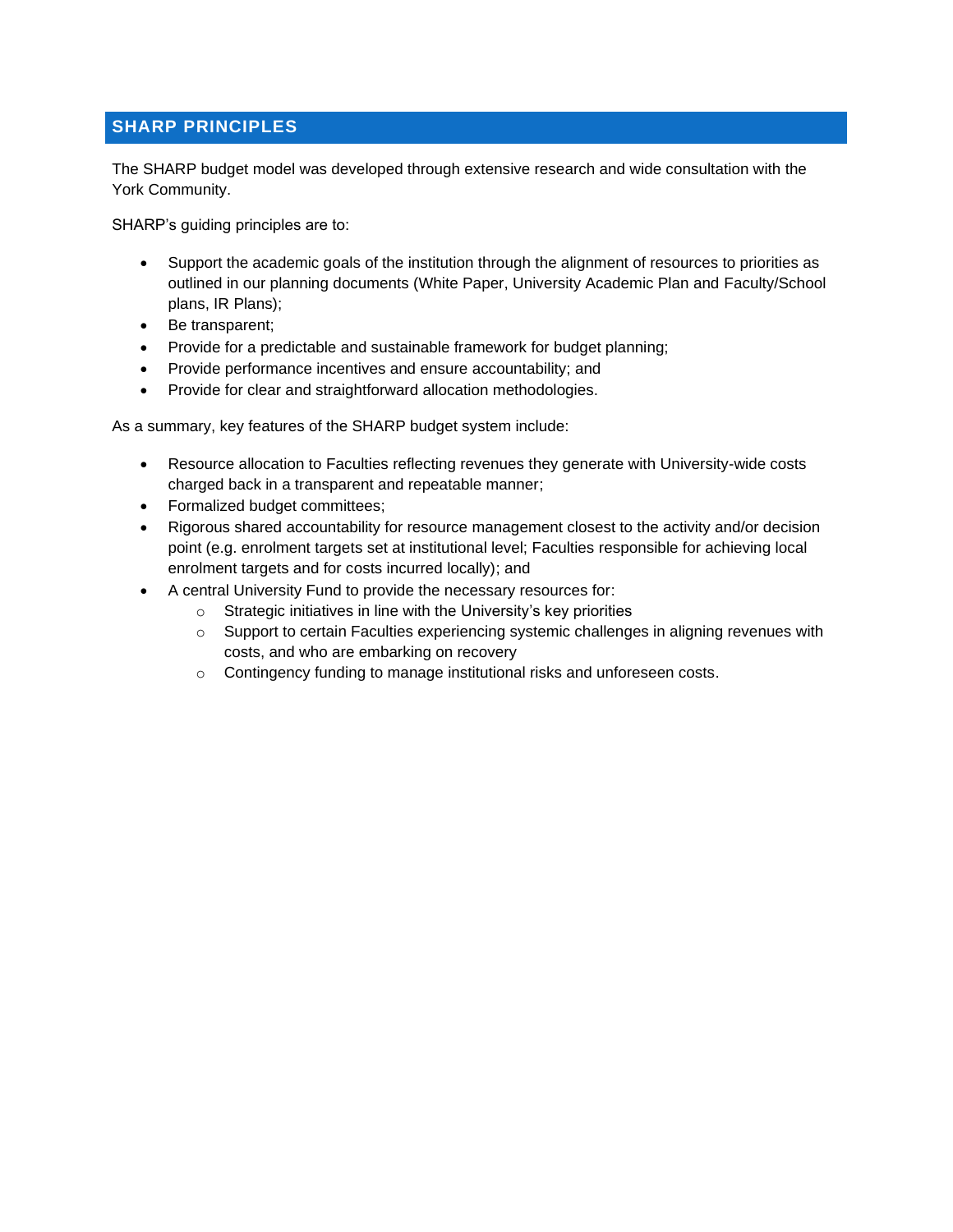## <span id="page-4-0"></span>**CONCEPTUAL ILLUSTRATION**



Shared Service units cost bins attributed to Faculties. Each cost bin has associated sub-bins and drivers.

† Cost attribution to Faculties and Ancillary units.

# Assigned space (Facilities Services/ Community Safety bin), Collective Agreement benefit commitments and Pension & post-retirement benefit costs (GI bin) attributed to Faculties, Ancillary and Shared Service units.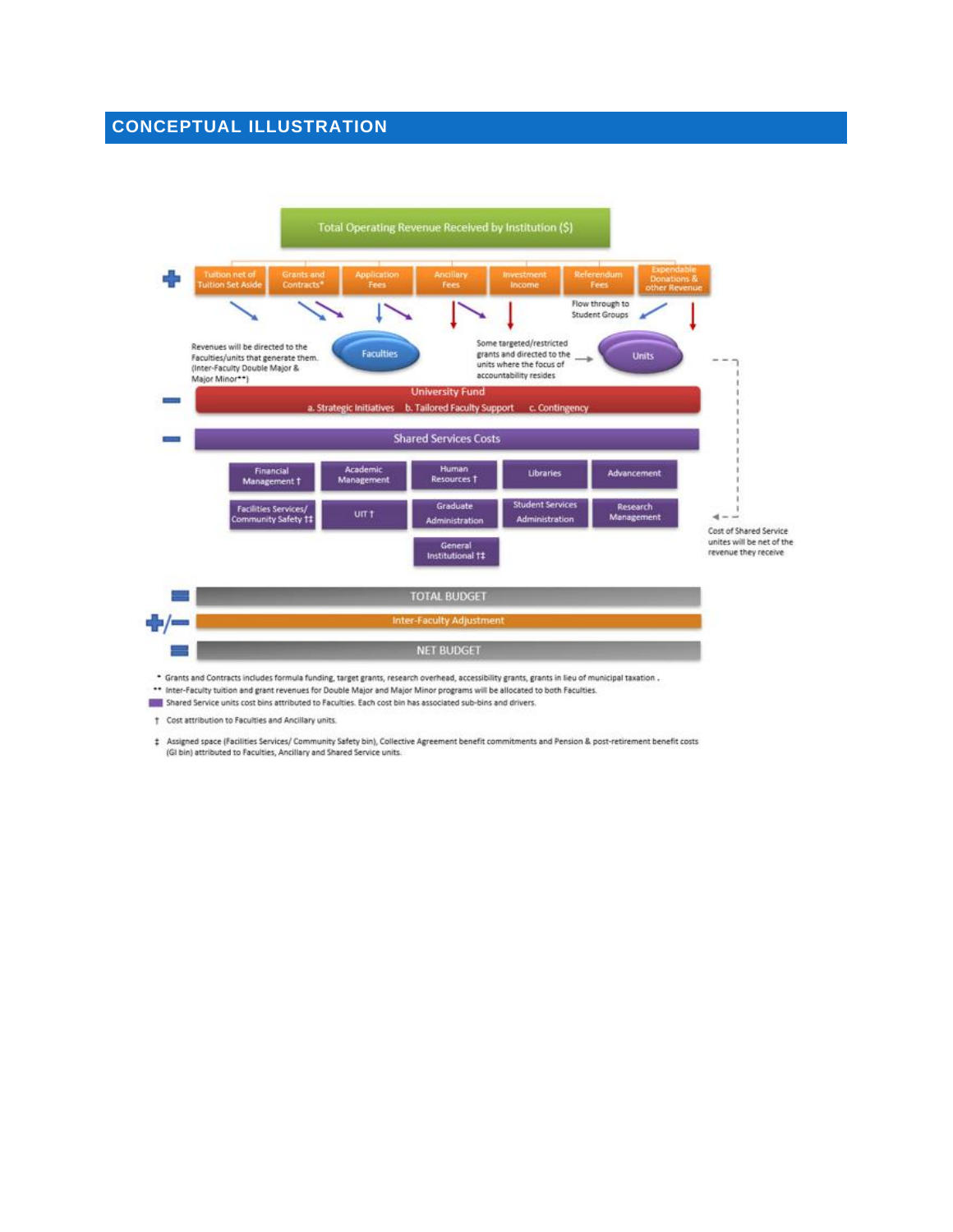## <span id="page-5-0"></span>**SYNOPSIS OF HOW SHARP WORKS**

Faculties engage in teaching and research and generate associated funding streams through tuition and government operating grants.

Shared Services are administrative units within the University. Examples of Shared Services include the functions of Human Resources, Campus Facility Services, Student Services, Information Technology, etc.

General Institutional (GI) costs represent institution-wide costs that are typically managed by the Finance and Budgets and Asset Management Departments. Typical GI costs include collective agreement commitments, cost of pension special payments, bad debt and tuition waiver charges, etc.

Shared Services and General Institutional costs are often referred to as "bins".

The operating costs of Shared Service and GI bins are charged to Faculties using applicable drivers, e.g. student full-time equivalents, faculty heads, net assignable square metres, etc. The driver for a particular Shared Service or GI bin is intended to allocate costs to Faculties in a manner consistent with how costs are incurred for that Shared Services unit and GI-related cost. As an example, the Human Resources Shared Service is charged to Faculties based on faculty and staff headcount in each respective Faculty.

#### <span id="page-5-1"></span>**SUMMARY OF COST BINS AND DRIVERS**

Administrative units are grouped into eleven Shared Services. A Shared Service is a collection of administrative units with similar activities or costs.

A Shared Service may or may not correlate to the current divisional structure at the University. Shared Services may also be composed of administrative units from multiple divisions or alternatively represent a subset of a division.

To contrast the various configurations, examples are highlighted below:

- Human Resources is a Shared Service that matches its current format in the divisional structure.
- Academic Management is a bin that contains administrative units from two divisions: President and PVPA.
- University Information Technology (UIT) is divided into three Shared Services: Common Services, Enterprise Academic Services, and Financial Management.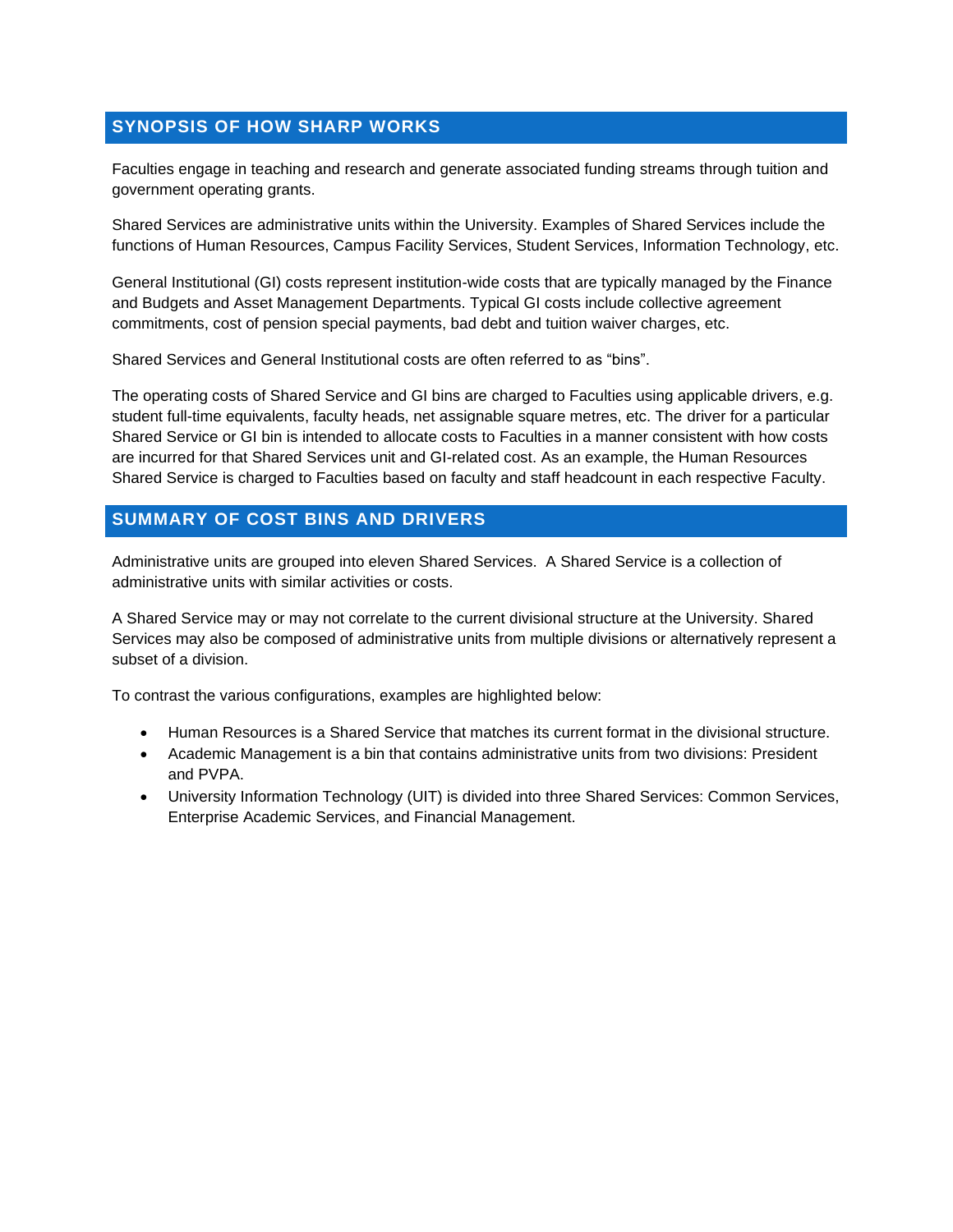# Table of Cost Bins and Drivers

| <b>Financial Management</b><br>Total Oper. & Research Expend. (3-yr rolling average, slipped 1-year)<br><b>Academic Management</b><br>UG FFTEs, Grad & fac FTEs (FT&PT), excl. SCS<br><b>Human Resources</b><br>Population of faculty & staff (headcount)<br><b>Collections</b><br>UG FFTEs, Grad/faculty FTEs (FT&PT); excl. OSG, SCS<br><b>Operating Costs</b><br>UG FFTEs, Grad/faculty FTEs (FT&PT); excl. OSG, SCS<br><b>Alumni &amp; Community Relations</b><br>Degrees Awarded (5 yr Average)<br>Development (excl. Development Officers)<br>75% Degrees Awarded (5yr avg) & 25% Funds Raised (10yr avg)<br>Net Assignable Square metres (NASM)<br>Campus Services and Community Safety (Space Costs separated by campus - Utilities & Facility Maintenance<br><b>Assigned Space</b><br>Common/Unassigned<br>Total Population - FFTE (UG) and FTE (Grad, fac, staff); excl. off-campus<br>students (OSG - PDP, EDU - off campus, SSB - India) & SCS students<br>Space<br>Space utilized/Length of Time space utilized<br><b>Teaching Space</b><br>Total Population - Headcount (UG, Grad, fac, staff); excl. off campus<br><b>Other Campus Services (incl. Community</b><br>N/A<br>students (PDP, Educ, SSB-India) & SCS students<br>Safety)<br><b>Enterprise Academic Services</b><br>Student population - FFTE (UG) and FTE (Grad); excl. SCS students<br>Total population - FFTE (UG) and FTE (Grad, fac, staff); excl. SCS students<br><b>Common Services</b><br>Grad. Population (Headcount) - excl. LLM/PDP and SSB Masters<br><b>Graduate Administration</b><br>Other - Office of VP, etc Student population (Headcount); GL @75%<br><b>Student Services Administration</b><br>Recruitment<br>Student Population (Headcount); excl. OSG-LLM/PDP; OSG UG @ 25%; SSB<br>Grad @ 0%; GL @ 75%<br><b>Admissions</b><br>Student Population (Headcount); OSG UG @ 25%; SSB Grad @ 75%<br><b>Research Services</b><br>Population of faculty (Headcount) - Ten. Stream & Prob. (50%)<br>Research Expenditure (3 yr rolling average, slipped 1 yr); (50%)<br>Adj. the Standard Fringe Rate to include collective agreements by<br><b>Collective Agree. Benefit Commitments</b><br>employee group<br><b>Pension &amp; Post Retirement Benefits</b><br>Pensionable salary base of eligible employee groups<br><b>Tuition Waivers</b><br>Population of eligible Faculty employees (fac. & staff Headcount)<br>Ratio of uncollectable fees to total fees (student accounts only)<br><b>Bad Debts</b><br>UG FFTEs, Grad & faculty FTEs (FT & PT); excl. SCS<br><b>Other General Inst. Costs</b><br>Net Assignable Sq. Metres (NASM) of Faculties, SCS adj. for<br><b>Capital Debt/Reserve Payment</b><br><b>Capital Debt</b><br>Donations/Funds Raised<br><b>Capital Reserve Paymt</b><br>Net Assignable Sq. Metres (NASM) of Faculties, SCS<br><b>Centrally Funded UG &amp; Grad</b><br>Student population (UG FFTEs, Grad FTEs - OSG UG @75%; excl. SCS | <b>Shared Service</b>                                                         | <b>Cost Bins</b>   | <b>Sub-Bins</b> | <b>Driver Methodology</b> |
|----------------------------------------------------------------------------------------------------------------------------------------------------------------------------------------------------------------------------------------------------------------------------------------------------------------------------------------------------------------------------------------------------------------------------------------------------------------------------------------------------------------------------------------------------------------------------------------------------------------------------------------------------------------------------------------------------------------------------------------------------------------------------------------------------------------------------------------------------------------------------------------------------------------------------------------------------------------------------------------------------------------------------------------------------------------------------------------------------------------------------------------------------------------------------------------------------------------------------------------------------------------------------------------------------------------------------------------------------------------------------------------------------------------------------------------------------------------------------------------------------------------------------------------------------------------------------------------------------------------------------------------------------------------------------------------------------------------------------------------------------------------------------------------------------------------------------------------------------------------------------------------------------------------------------------------------------------------------------------------------------------------------------------------------------------------------------------------------------------------------------------------------------------------------------------------------------------------------------------------------------------------------------------------------------------------------------------------------------------------------------------------------------------------------------------------------------------------------------------------------------------------------------------------------------------------------------------------------------------------------------------------------------------------------------------------------------------------------------------------------------------------------------------------------------------------------------------------------------------------------------------------------------------------------------------------------------------|-------------------------------------------------------------------------------|--------------------|-----------------|---------------------------|
|                                                                                                                                                                                                                                                                                                                                                                                                                                                                                                                                                                                                                                                                                                                                                                                                                                                                                                                                                                                                                                                                                                                                                                                                                                                                                                                                                                                                                                                                                                                                                                                                                                                                                                                                                                                                                                                                                                                                                                                                                                                                                                                                                                                                                                                                                                                                                                                                                                                                                                                                                                                                                                                                                                                                                                                                                                                                                                                                                          | <b>VPF&amp;A Division</b> (excl. Campus Services, Community Safety, HR & UIT) |                    |                 |                           |
|                                                                                                                                                                                                                                                                                                                                                                                                                                                                                                                                                                                                                                                                                                                                                                                                                                                                                                                                                                                                                                                                                                                                                                                                                                                                                                                                                                                                                                                                                                                                                                                                                                                                                                                                                                                                                                                                                                                                                                                                                                                                                                                                                                                                                                                                                                                                                                                                                                                                                                                                                                                                                                                                                                                                                                                                                                                                                                                                                          | <b>President's Division; PVPA; Faculty Relations</b>                          |                    |                 |                           |
|                                                                                                                                                                                                                                                                                                                                                                                                                                                                                                                                                                                                                                                                                                                                                                                                                                                                                                                                                                                                                                                                                                                                                                                                                                                                                                                                                                                                                                                                                                                                                                                                                                                                                                                                                                                                                                                                                                                                                                                                                                                                                                                                                                                                                                                                                                                                                                                                                                                                                                                                                                                                                                                                                                                                                                                                                                                                                                                                                          | Division of Equity, People & Culture (excl. Faculty Relations)                |                    |                 |                           |
|                                                                                                                                                                                                                                                                                                                                                                                                                                                                                                                                                                                                                                                                                                                                                                                                                                                                                                                                                                                                                                                                                                                                                                                                                                                                                                                                                                                                                                                                                                                                                                                                                                                                                                                                                                                                                                                                                                                                                                                                                                                                                                                                                                                                                                                                                                                                                                                                                                                                                                                                                                                                                                                                                                                                                                                                                                                                                                                                                          | York Libraries                                                                |                    |                 |                           |
|                                                                                                                                                                                                                                                                                                                                                                                                                                                                                                                                                                                                                                                                                                                                                                                                                                                                                                                                                                                                                                                                                                                                                                                                                                                                                                                                                                                                                                                                                                                                                                                                                                                                                                                                                                                                                                                                                                                                                                                                                                                                                                                                                                                                                                                                                                                                                                                                                                                                                                                                                                                                                                                                                                                                                                                                                                                                                                                                                          |                                                                               |                    |                 |                           |
|                                                                                                                                                                                                                                                                                                                                                                                                                                                                                                                                                                                                                                                                                                                                                                                                                                                                                                                                                                                                                                                                                                                                                                                                                                                                                                                                                                                                                                                                                                                                                                                                                                                                                                                                                                                                                                                                                                                                                                                                                                                                                                                                                                                                                                                                                                                                                                                                                                                                                                                                                                                                                                                                                                                                                                                                                                                                                                                                                          | <b>Advancement</b>                                                            |                    |                 |                           |
|                                                                                                                                                                                                                                                                                                                                                                                                                                                                                                                                                                                                                                                                                                                                                                                                                                                                                                                                                                                                                                                                                                                                                                                                                                                                                                                                                                                                                                                                                                                                                                                                                                                                                                                                                                                                                                                                                                                                                                                                                                                                                                                                                                                                                                                                                                                                                                                                                                                                                                                                                                                                                                                                                                                                                                                                                                                                                                                                                          |                                                                               |                    |                 |                           |
|                                                                                                                                                                                                                                                                                                                                                                                                                                                                                                                                                                                                                                                                                                                                                                                                                                                                                                                                                                                                                                                                                                                                                                                                                                                                                                                                                                                                                                                                                                                                                                                                                                                                                                                                                                                                                                                                                                                                                                                                                                                                                                                                                                                                                                                                                                                                                                                                                                                                                                                                                                                                                                                                                                                                                                                                                                                                                                                                                          |                                                                               |                    |                 |                           |
|                                                                                                                                                                                                                                                                                                                                                                                                                                                                                                                                                                                                                                                                                                                                                                                                                                                                                                                                                                                                                                                                                                                                                                                                                                                                                                                                                                                                                                                                                                                                                                                                                                                                                                                                                                                                                                                                                                                                                                                                                                                                                                                                                                                                                                                                                                                                                                                                                                                                                                                                                                                                                                                                                                                                                                                                                                                                                                                                                          | Keele & Glendon and excludes Nadal & PDP which are self funded)               |                    |                 |                           |
|                                                                                                                                                                                                                                                                                                                                                                                                                                                                                                                                                                                                                                                                                                                                                                                                                                                                                                                                                                                                                                                                                                                                                                                                                                                                                                                                                                                                                                                                                                                                                                                                                                                                                                                                                                                                                                                                                                                                                                                                                                                                                                                                                                                                                                                                                                                                                                                                                                                                                                                                                                                                                                                                                                                                                                                                                                                                                                                                                          |                                                                               |                    |                 |                           |
|                                                                                                                                                                                                                                                                                                                                                                                                                                                                                                                                                                                                                                                                                                                                                                                                                                                                                                                                                                                                                                                                                                                                                                                                                                                                                                                                                                                                                                                                                                                                                                                                                                                                                                                                                                                                                                                                                                                                                                                                                                                                                                                                                                                                                                                                                                                                                                                                                                                                                                                                                                                                                                                                                                                                                                                                                                                                                                                                                          |                                                                               |                    |                 |                           |
|                                                                                                                                                                                                                                                                                                                                                                                                                                                                                                                                                                                                                                                                                                                                                                                                                                                                                                                                                                                                                                                                                                                                                                                                                                                                                                                                                                                                                                                                                                                                                                                                                                                                                                                                                                                                                                                                                                                                                                                                                                                                                                                                                                                                                                                                                                                                                                                                                                                                                                                                                                                                                                                                                                                                                                                                                                                                                                                                                          |                                                                               |                    |                 |                           |
|                                                                                                                                                                                                                                                                                                                                                                                                                                                                                                                                                                                                                                                                                                                                                                                                                                                                                                                                                                                                                                                                                                                                                                                                                                                                                                                                                                                                                                                                                                                                                                                                                                                                                                                                                                                                                                                                                                                                                                                                                                                                                                                                                                                                                                                                                                                                                                                                                                                                                                                                                                                                                                                                                                                                                                                                                                                                                                                                                          |                                                                               |                    |                 |                           |
|                                                                                                                                                                                                                                                                                                                                                                                                                                                                                                                                                                                                                                                                                                                                                                                                                                                                                                                                                                                                                                                                                                                                                                                                                                                                                                                                                                                                                                                                                                                                                                                                                                                                                                                                                                                                                                                                                                                                                                                                                                                                                                                                                                                                                                                                                                                                                                                                                                                                                                                                                                                                                                                                                                                                                                                                                                                                                                                                                          | <b>UIT</b>                                                                    |                    |                 |                           |
|                                                                                                                                                                                                                                                                                                                                                                                                                                                                                                                                                                                                                                                                                                                                                                                                                                                                                                                                                                                                                                                                                                                                                                                                                                                                                                                                                                                                                                                                                                                                                                                                                                                                                                                                                                                                                                                                                                                                                                                                                                                                                                                                                                                                                                                                                                                                                                                                                                                                                                                                                                                                                                                                                                                                                                                                                                                                                                                                                          |                                                                               |                    |                 |                           |
|                                                                                                                                                                                                                                                                                                                                                                                                                                                                                                                                                                                                                                                                                                                                                                                                                                                                                                                                                                                                                                                                                                                                                                                                                                                                                                                                                                                                                                                                                                                                                                                                                                                                                                                                                                                                                                                                                                                                                                                                                                                                                                                                                                                                                                                                                                                                                                                                                                                                                                                                                                                                                                                                                                                                                                                                                                                                                                                                                          | <b>Faculty of Graduate Studies</b>                                            |                    |                 |                           |
|                                                                                                                                                                                                                                                                                                                                                                                                                                                                                                                                                                                                                                                                                                                                                                                                                                                                                                                                                                                                                                                                                                                                                                                                                                                                                                                                                                                                                                                                                                                                                                                                                                                                                                                                                                                                                                                                                                                                                                                                                                                                                                                                                                                                                                                                                                                                                                                                                                                                                                                                                                                                                                                                                                                                                                                                                                                                                                                                                          | <b>Student Services</b>                                                       |                    |                 |                           |
|                                                                                                                                                                                                                                                                                                                                                                                                                                                                                                                                                                                                                                                                                                                                                                                                                                                                                                                                                                                                                                                                                                                                                                                                                                                                                                                                                                                                                                                                                                                                                                                                                                                                                                                                                                                                                                                                                                                                                                                                                                                                                                                                                                                                                                                                                                                                                                                                                                                                                                                                                                                                                                                                                                                                                                                                                                                                                                                                                          |                                                                               |                    |                 |                           |
|                                                                                                                                                                                                                                                                                                                                                                                                                                                                                                                                                                                                                                                                                                                                                                                                                                                                                                                                                                                                                                                                                                                                                                                                                                                                                                                                                                                                                                                                                                                                                                                                                                                                                                                                                                                                                                                                                                                                                                                                                                                                                                                                                                                                                                                                                                                                                                                                                                                                                                                                                                                                                                                                                                                                                                                                                                                                                                                                                          |                                                                               |                    |                 |                           |
|                                                                                                                                                                                                                                                                                                                                                                                                                                                                                                                                                                                                                                                                                                                                                                                                                                                                                                                                                                                                                                                                                                                                                                                                                                                                                                                                                                                                                                                                                                                                                                                                                                                                                                                                                                                                                                                                                                                                                                                                                                                                                                                                                                                                                                                                                                                                                                                                                                                                                                                                                                                                                                                                                                                                                                                                                                                                                                                                                          | VP Research & Innovation                                                      |                    |                 |                           |
|                                                                                                                                                                                                                                                                                                                                                                                                                                                                                                                                                                                                                                                                                                                                                                                                                                                                                                                                                                                                                                                                                                                                                                                                                                                                                                                                                                                                                                                                                                                                                                                                                                                                                                                                                                                                                                                                                                                                                                                                                                                                                                                                                                                                                                                                                                                                                                                                                                                                                                                                                                                                                                                                                                                                                                                                                                                                                                                                                          |                                                                               |                    |                 |                           |
|                                                                                                                                                                                                                                                                                                                                                                                                                                                                                                                                                                                                                                                                                                                                                                                                                                                                                                                                                                                                                                                                                                                                                                                                                                                                                                                                                                                                                                                                                                                                                                                                                                                                                                                                                                                                                                                                                                                                                                                                                                                                                                                                                                                                                                                                                                                                                                                                                                                                                                                                                                                                                                                                                                                                                                                                                                                                                                                                                          | <b>General Institutional Costs</b>                                            |                    |                 |                           |
|                                                                                                                                                                                                                                                                                                                                                                                                                                                                                                                                                                                                                                                                                                                                                                                                                                                                                                                                                                                                                                                                                                                                                                                                                                                                                                                                                                                                                                                                                                                                                                                                                                                                                                                                                                                                                                                                                                                                                                                                                                                                                                                                                                                                                                                                                                                                                                                                                                                                                                                                                                                                                                                                                                                                                                                                                                                                                                                                                          |                                                                               |                    |                 |                           |
|                                                                                                                                                                                                                                                                                                                                                                                                                                                                                                                                                                                                                                                                                                                                                                                                                                                                                                                                                                                                                                                                                                                                                                                                                                                                                                                                                                                                                                                                                                                                                                                                                                                                                                                                                                                                                                                                                                                                                                                                                                                                                                                                                                                                                                                                                                                                                                                                                                                                                                                                                                                                                                                                                                                                                                                                                                                                                                                                                          |                                                                               |                    |                 |                           |
|                                                                                                                                                                                                                                                                                                                                                                                                                                                                                                                                                                                                                                                                                                                                                                                                                                                                                                                                                                                                                                                                                                                                                                                                                                                                                                                                                                                                                                                                                                                                                                                                                                                                                                                                                                                                                                                                                                                                                                                                                                                                                                                                                                                                                                                                                                                                                                                                                                                                                                                                                                                                                                                                                                                                                                                                                                                                                                                                                          |                                                                               |                    |                 |                           |
|                                                                                                                                                                                                                                                                                                                                                                                                                                                                                                                                                                                                                                                                                                                                                                                                                                                                                                                                                                                                                                                                                                                                                                                                                                                                                                                                                                                                                                                                                                                                                                                                                                                                                                                                                                                                                                                                                                                                                                                                                                                                                                                                                                                                                                                                                                                                                                                                                                                                                                                                                                                                                                                                                                                                                                                                                                                                                                                                                          |                                                                               |                    |                 |                           |
|                                                                                                                                                                                                                                                                                                                                                                                                                                                                                                                                                                                                                                                                                                                                                                                                                                                                                                                                                                                                                                                                                                                                                                                                                                                                                                                                                                                                                                                                                                                                                                                                                                                                                                                                                                                                                                                                                                                                                                                                                                                                                                                                                                                                                                                                                                                                                                                                                                                                                                                                                                                                                                                                                                                                                                                                                                                                                                                                                          |                                                                               |                    |                 |                           |
|                                                                                                                                                                                                                                                                                                                                                                                                                                                                                                                                                                                                                                                                                                                                                                                                                                                                                                                                                                                                                                                                                                                                                                                                                                                                                                                                                                                                                                                                                                                                                                                                                                                                                                                                                                                                                                                                                                                                                                                                                                                                                                                                                                                                                                                                                                                                                                                                                                                                                                                                                                                                                                                                                                                                                                                                                                                                                                                                                          |                                                                               |                    |                 |                           |
|                                                                                                                                                                                                                                                                                                                                                                                                                                                                                                                                                                                                                                                                                                                                                                                                                                                                                                                                                                                                                                                                                                                                                                                                                                                                                                                                                                                                                                                                                                                                                                                                                                                                                                                                                                                                                                                                                                                                                                                                                                                                                                                                                                                                                                                                                                                                                                                                                                                                                                                                                                                                                                                                                                                                                                                                                                                                                                                                                          |                                                                               |                    |                 |                           |
|                                                                                                                                                                                                                                                                                                                                                                                                                                                                                                                                                                                                                                                                                                                                                                                                                                                                                                                                                                                                                                                                                                                                                                                                                                                                                                                                                                                                                                                                                                                                                                                                                                                                                                                                                                                                                                                                                                                                                                                                                                                                                                                                                                                                                                                                                                                                                                                                                                                                                                                                                                                                                                                                                                                                                                                                                                                                                                                                                          |                                                                               |                    |                 |                           |
|                                                                                                                                                                                                                                                                                                                                                                                                                                                                                                                                                                                                                                                                                                                                                                                                                                                                                                                                                                                                                                                                                                                                                                                                                                                                                                                                                                                                                                                                                                                                                                                                                                                                                                                                                                                                                                                                                                                                                                                                                                                                                                                                                                                                                                                                                                                                                                                                                                                                                                                                                                                                                                                                                                                                                                                                                                                                                                                                                          |                                                                               | Scholarships/Burs. |                 | students)                 |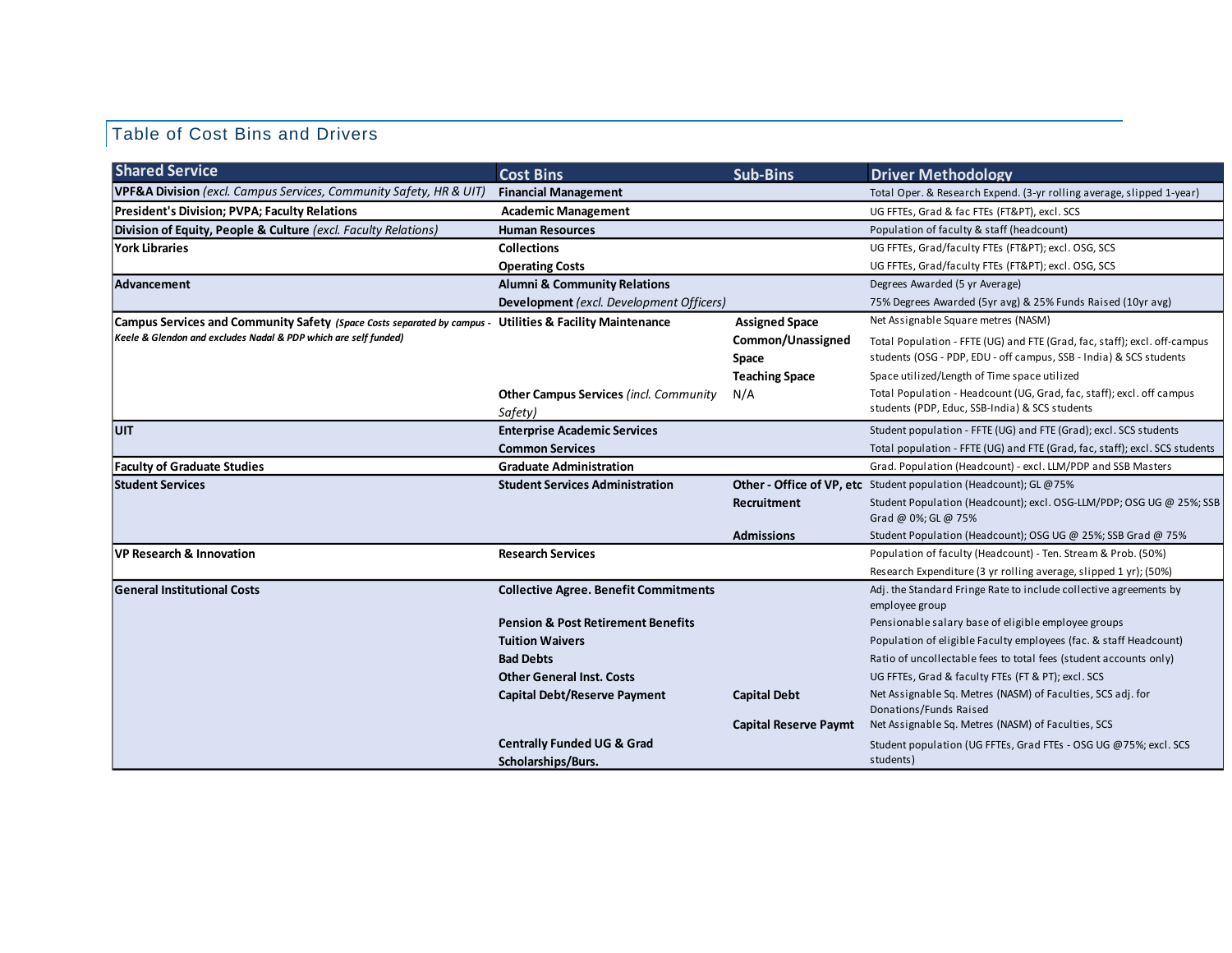# <span id="page-7-0"></span>**SHARP IMPACT TO ANCILLARY UNITS**

#### <span id="page-7-1"></span>ATTRIBUTION OF SHARED SERVICES

In the past, ancillary units paid their direct cost of Shared Service costs for space, UIT, etc.

Under the SHARP model, in addition to their direct costs they are now attributed shares of all the other indirect costs that are applicable to services they use (such as Financial Management, Human Resources, etc.).

Ancillary units that operate in fund 200 are charged using account 099654.

SHARP Tax will be eliminated effective budget year 2022-23.

#### <span id="page-7-2"></span>SHARP TRANSITION TAX

#### **Calculation**

Upon implementation of SHARP, a transition tax was applied to all Faculties, Shared Services, and Ancillary Services. The SHARP transition tax was intended to fund the transition support given to Faculties under SHARP.

The SHARP transition tax was calculated using 2013-14 financial data and the dollar value was fixed and applied to budget years 2017-18 to 2021-22.

This coming fiscal year, 2022-23, the SHARP transition tax will be eliminated.

Please note – for Shared Services Units receiving base allocations, the SHARP Tax will be eliminated from account 099650 and recorded/allocated in account 099108 (SHARP Tax Neutralization Cuttable Base) and 099303 (SHARP Tax Neutralization Noncuttable Base). Effectively, this will keep the budget allocations of the Shared Services Units net neutral. These accounts will be prepopulated for each cost centre.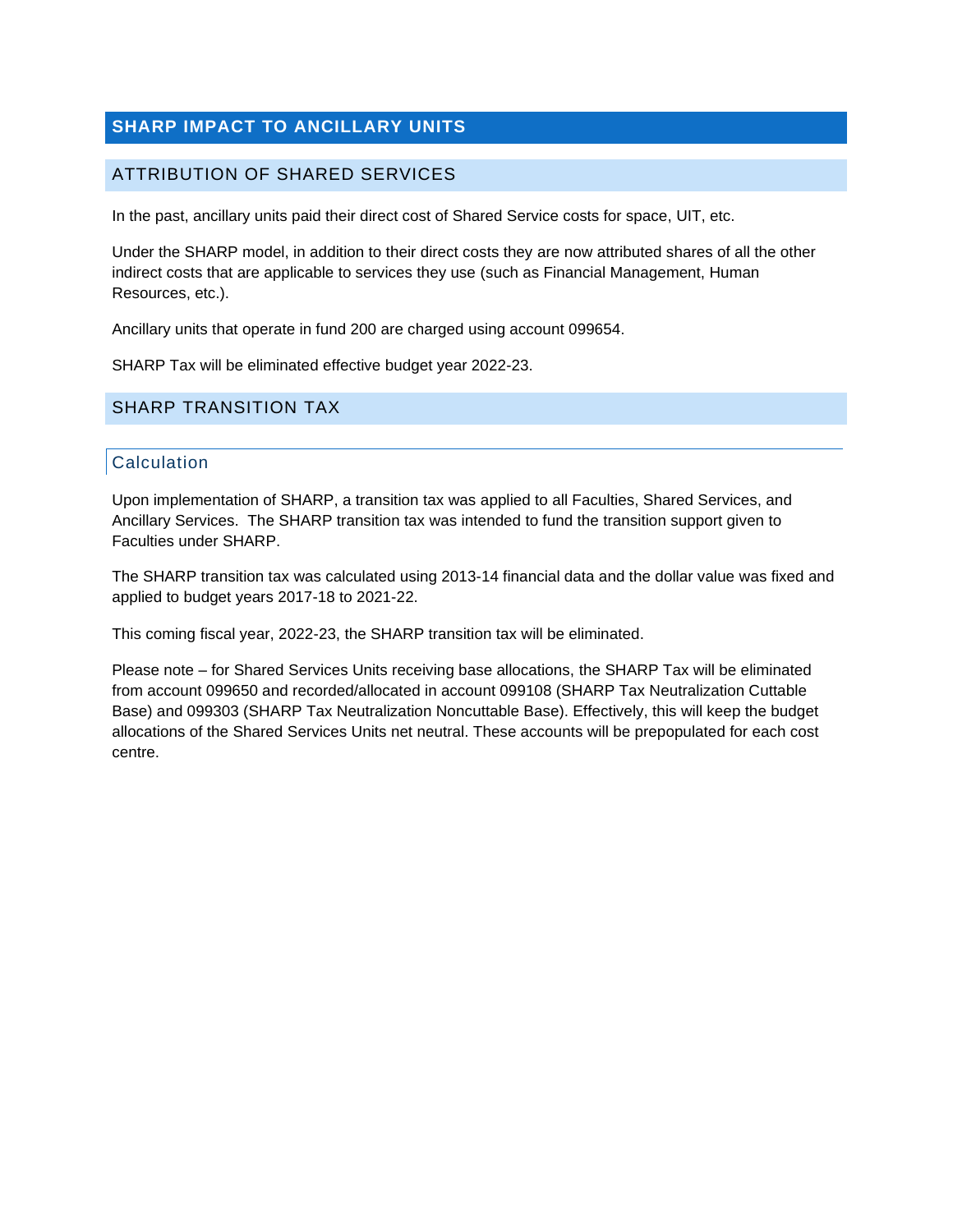#### Recording of SHARP Implementation Tax

The SHARP Tax of 2.62% was applied beginning in fiscal year 2017-18 and in every year of the budget call as a recurring XTO charge until fiscal year 2021-22, in account 099650 SHARP Tax OTO. In 2022- 23, the SHARP Tax will be eliminated.

#### Budget Cuts and/or Taxes in Future Years

The present working assumption is that the existing 2.62% tax which was applied in 2021-22 will continue as base in Shared Services and be eliminated in Faculties and Ancillaries beginning 2022-23 and going forward. No further tax or budget cut is anticipated at this point but could be a future consideration for the Budget Council.

#### <span id="page-8-0"></span>**PREPARATION OF 2022-23 BUDGET AND OUTER YEARS**

The Office of Budgets & Asset Management will provide projected attribution of Shared Services for 2022-23, 2023-24 and 2024-25.

## <span id="page-8-1"></span>**OTHER BUDGETARY PARAMETERS**

Beyond the SHARP-related guidance noted throughout these guidelines, the Office of Budgets & Asset Management has provided information on other important budgetary parameters.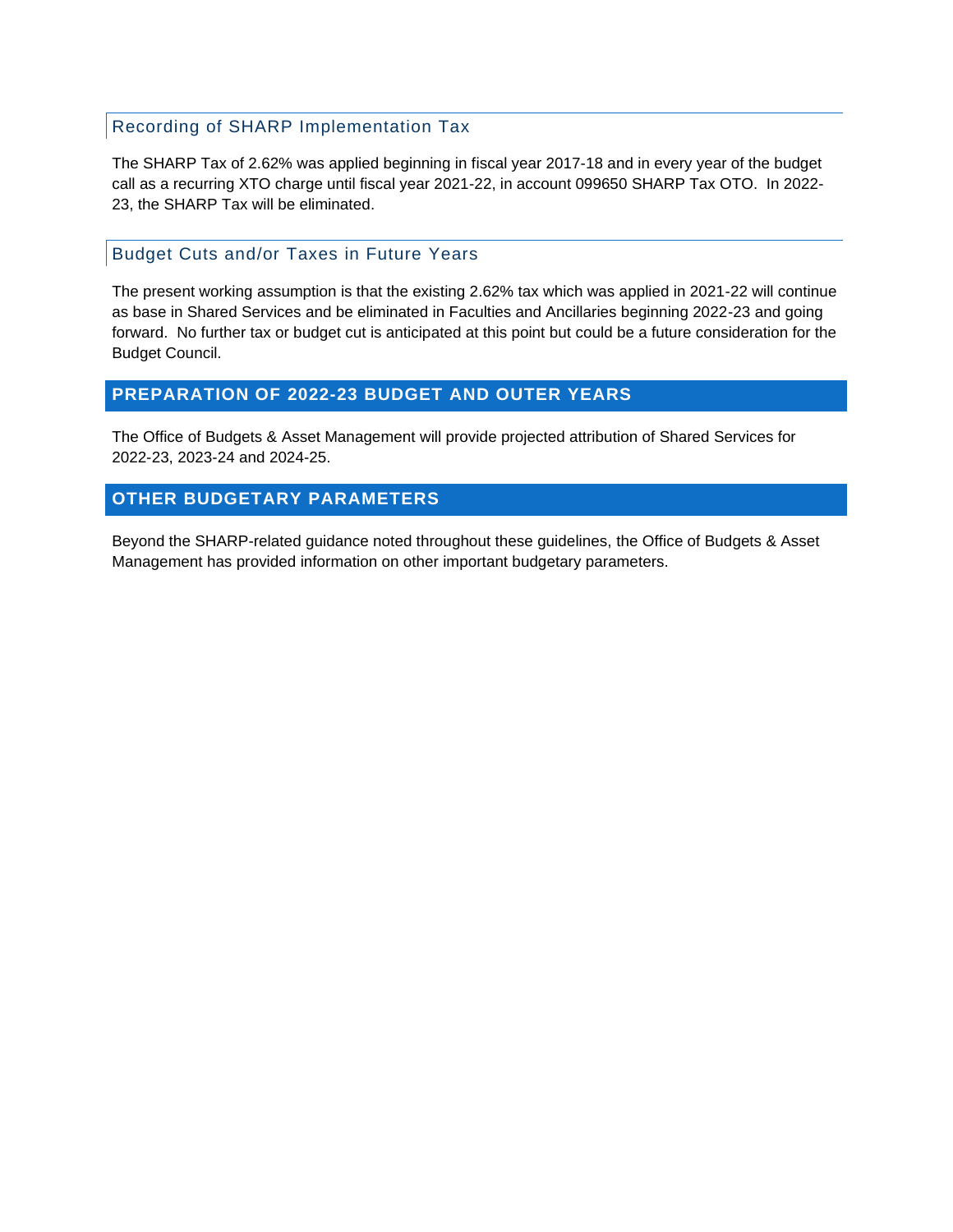## Compensation Increases

Budget administrators should familiarize themselves with the compensation increases outlined in the collective agreements so they can appropriately budget their compensation expense.

| <b>AFFILIATIONS</b>                                                                      | <b>TERM OF</b><br><b>COLLECTIVE</b><br><b>AGREEMENT<sup>1</sup></b>                                          | <b>CA</b><br><b>EXPIRY</b><br><b>DATE</b> | <b>SALARY INCREMENTS FOR PLANNING</b><br><b>PURPOSES</b>      |                                           |                                           |                                           |
|------------------------------------------------------------------------------------------|--------------------------------------------------------------------------------------------------------------|-------------------------------------------|---------------------------------------------------------------|-------------------------------------------|-------------------------------------------|-------------------------------------------|
|                                                                                          |                                                                                                              |                                           | <b>Type</b>                                                   | FY 2022                                   | FY 2023                                   | FY 2024                                   |
| <b>Academic</b>                                                                          |                                                                                                              |                                           |                                                               |                                           |                                           |                                           |
| <b>YUFA</b>                                                                              | <b>Under Negotiation</b>                                                                                     |                                           | <b>ATB</b><br><b>PTR</b>                                      | 1.00%<br>\$2,750                          | 1.00%<br>\$2,750                          | 1.00%<br>\$2,750                          |
| <b>OHFA</b>                                                                              | 2019-2022                                                                                                    | 30-Jun-22                                 | <b>ATB</b><br><b>PTR</b><br>Merit                             | 1.00%<br>\$1,570<br>\$1,525               | 1.00%<br>\$1,570<br>\$1,525               | 1.00%<br>\$1,570<br>\$1,525               |
| <b>CUPE 3903-1</b><br><b>CUPE 3903-2</b><br>CUPE 3903-3                                  | 2020-2023<br>2020-2023<br>2020-2023                                                                          | 31-Aug-23<br>31-Aug-23<br>31-Aug-23       | <b>ATB</b><br><b>ATB</b><br><b>ATB</b>                        | 1.00%<br>1.00%<br>1.00%                   | 1.00%<br>1.00%<br>1.00%                   | 1.00%<br>1.00%<br>1.00%                   |
| Non-<br><b>Academic</b>                                                                  |                                                                                                              |                                           |                                                               |                                           |                                           |                                           |
| <b>YUSA</b><br><b>CUPE 1356</b><br><b>CUPE 1356-1</b><br><b>IUOE</b><br>CPM <sup>2</sup> | <b>Under Negotiation</b><br><b>Under Negotiation</b><br><b>Under Negotiation</b><br><b>Under Negotiation</b> |                                           | <b>ATB</b><br><b>ATB</b><br><b>ATB</b><br><b>ATB</b><br>Merit | 1.00%<br>1.00%<br>1.00%<br>1.00%<br>1.00% | 1.00%<br>1.00%<br>1.00%<br>1.00%<br>1.00% | 1.00%<br>1.00%<br>1.00%<br>1.00%<br>1.00% |

<sup>1</sup> Where there is no collective agreement in place for the fiscal year, a rate of 1.00% should be used for planning purposes, in line with the three-year moderation period introduced in Bill 124.

<sup>2.</sup> CPM employees are also eligible to receive step progression increases, which have been incorporated into the Salary Planning Report, as well as a Performance Based Recognition Award (PBRA) from CPM Grades D-J. The Salary Planning Report assumes the mid-range from PBRAs (e.g. 2% for Grade H) though Administrators can determine the appropriate unit-specific assumptions relating to merit pay and incorporate into their budgets.

ATB = Across The Board PTR = Progress Through The Ranks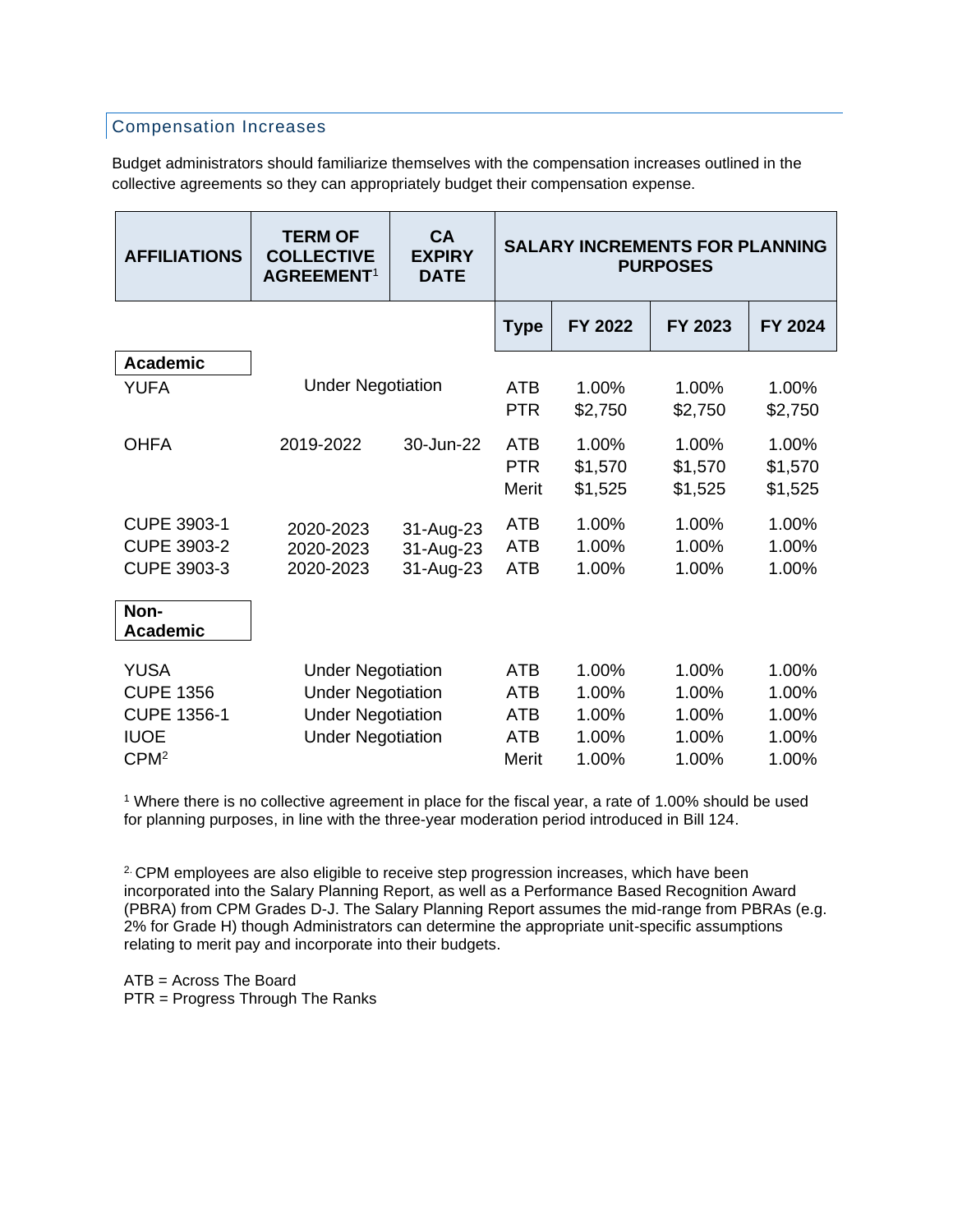## Standard Benefit Rates for 2022-23

Standard benefit rates in budget year 2022-23 are remaining the same as 2021-22. The attached schedule reflects the benefit rates that apply for Funds 100, 200, 300, and 600. Please use the following rates as planning assumptions for all years of the rolling budget.

| <b>Affiliation</b>            | 2022-23<br><b>Rate</b> | <b>Affiliated</b><br><b>Salary</b><br>Plan(s) | <b>Salary Plan Description(s)</b>          |
|-------------------------------|------------------------|-----------------------------------------------|--------------------------------------------|
| YUFA / YUFA Exempt            | 19.0%                  | <b>UFA</b>                                    | <b>York University Faculty Association</b> |
|                               |                        | <b>UFE</b>                                    | York Univ Faculty Assoc-Exempt             |
|                               |                        | <b>UTV</b>                                    | <b>YUFA EX - True Visitor</b>              |
| <b>OHFA</b>                   | 19.0%                  | <b>OSG</b>                                    | Osgoode Hall Law Association               |
|                               |                        | <b>OGE</b>                                    | Osgoode Exempt                             |
|                               |                        | <b>OGV</b>                                    | Osg Hall Law-VisitingFTFaculty             |
| <b>CUPE3903 Unit 1</b>        | 32.0%                  | QU <sub>1</sub>                               | Cdn Union of Public Emp 3903-1             |
| <b>CUPE3903 Unit 2</b>        | 22.0%                  | QU <sub>2</sub>                               | Cdn Union of Public Emp 3903-2             |
| <b>CUPE3903 Unit 2</b>        | 80.0%                  | QU <sub>3</sub>                               | Cdn Union of Public Emp 3903-3             |
| <b>CUPE3903 Unit 4</b>        | 23.0%                  | QU4                                           | Cdn Union of Public Emp 3903-4             |
| CUPE3903 Exempt               | 10.0%                  | <b>QUE</b>                                    | Cdn Union of Public Emp 3903-E             |
| <b>YUFA Retirees</b>          | 10.0%                  | <b>UFR</b>                                    | <b>YUFA Retirees</b>                       |
| Senior Executive              | 25.0%                  | <b>SRX</b>                                    | <b>Senior Executives</b>                   |
| <b>CPM</b>                    | 25.0%                  | <b>CPM</b>                                    | Conf. Profes. & Managerial                 |
| <b>YUSA</b>                   | 31.0%                  | <b>USA</b>                                    | <b>York University Staff Assoc</b>         |
| <b>YUSA 2</b>                 | 10.0%                  | <b>USP</b>                                    | YUSA 2 - Part time                         |
| YUSA 2 Casual/YUTA            | 10.0%                  | <b>USC</b>                                    | YUSA 2 - Casual                            |
| YUSA <sub>3</sub>             | 31.0%                  | US <sub>3</sub>                               | York Univ Staff Assoc-Unit 3               |
| <b>CUPE1356</b>               | 34.0%                  | <b>CUP</b>                                    | CUPE 1356 Full-time                        |
| CUPE1356-1                    | 27.0%                  | CP <sub>2</sub>                               | <b>CUPE 1356-1</b>                         |
| CUPE1356-2                    | 10.0%                  | CU <sub>2</sub>                               | <b>CUPE 1356 - 2 Part-time</b>             |
| Part-time 1356                | 10.0%                  | <b>CPT</b>                                    | CUPE 1356 Part-time                        |
| <b>IUOE</b>                   | 26.5%                  | <b>IUO</b>                                    | Inter Union of Operating Engin             |
| <b>Post Doctoral Visitors</b> | 15.0%                  | <b>PDV</b>                                    | <b>Post Doctoral Visitor</b>               |
| <b>Post Doctoral Fellows</b>  | 10.0%                  | <b>POS</b>                                    | <b>Post Doctoral Fellows</b>               |
| <b>Research Assistants</b>    | 20.4%                  | <b>RAS</b>                                    | <b>Research Assistant</b>                  |
| Part-time Research Assistants | 10.0%                  | <b>GSR</b>                                    | <b>Graduate Research Assistant</b>         |
| <b>Research Associates</b>    | 23.5%                  | <b>RAC</b>                                    | <b>Research Associates</b>                 |
| <b>YUELI</b>                  | 25.0%                  | <b>ULE</b>                                    | <b>YUELI Contract Teachers</b>             |
| Part-time YUELI               | 10.0%                  | <b>ULP</b>                                    | <b>YUELI Part-time Instructor</b>          |
| <b>Other Classifications</b>  | 10.0%                  | Various                                       | Refer to benefit memo for details          |
| Benefits Do Not Apply         | 0.0%                   | <b>CHT</b>                                    | Host teachers<br><b>CLH</b>                |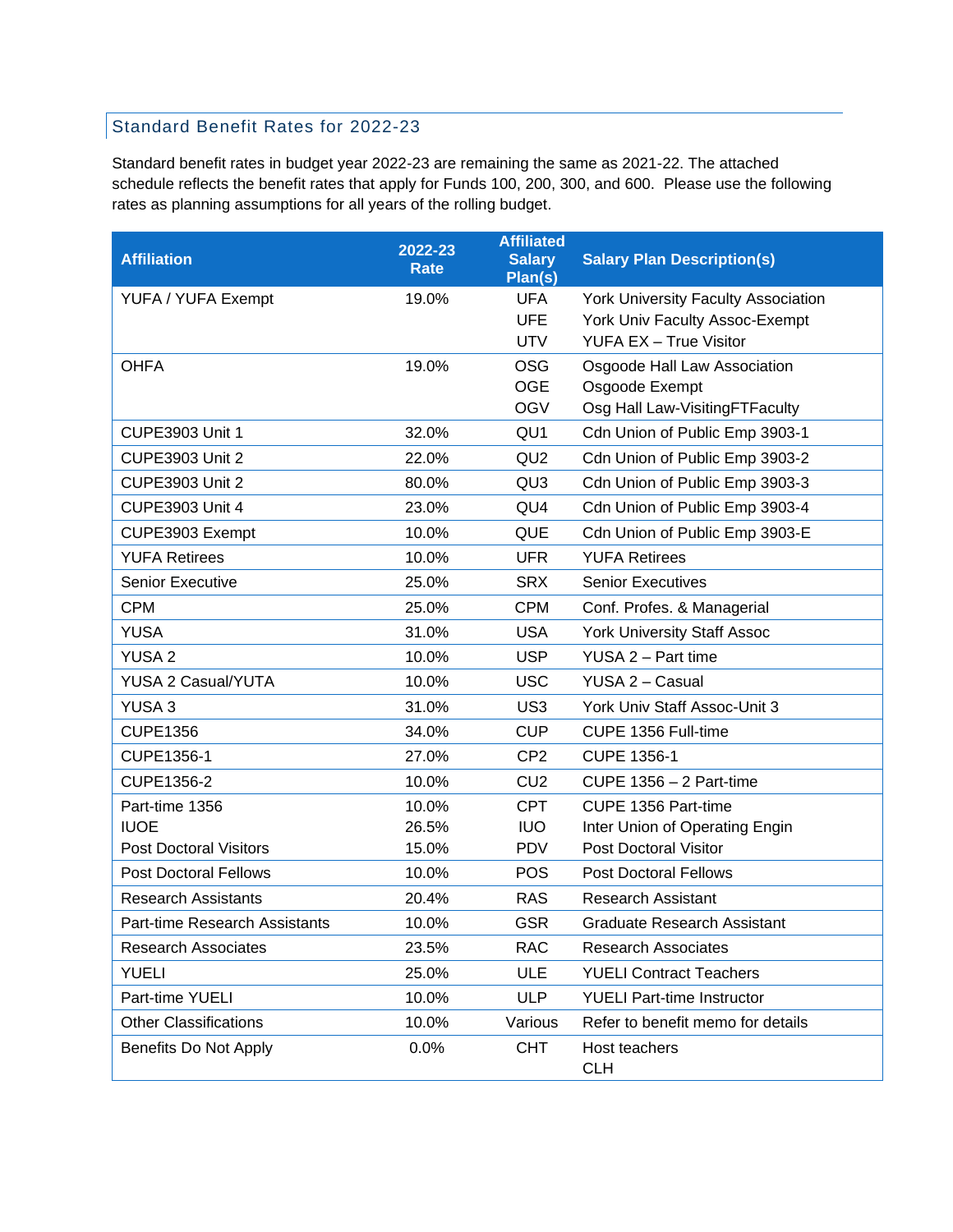## <span id="page-11-0"></span>**SALARY PLANNING TOOLS**

Salaries and benefits are the largest cost of the University, typically representing anywhere from 80-100% of Faculty or unit expenditures. The following tools are available to assist in the planning and costing of employee complement.

#### **SHARP Salary Planning Report**

- This Excel-based file is available to project salaries.
- This report:
	- − reflects current complement and all processed ETFs
	- can be run by cost centre, ATL, department, or financial roll-up
	- − is easily manipulated with advanced Excel features (filter, pivot)
	- − is pre-populated with salary increases which are effective-dated
	- − applies standard benefit rates
	- − has functionality for sabbaticals or partial FTEs
	- − includes a separate tab that lists vacant positions
	- − calculates central increment funding (for base-funded Shared Services)
	- includes the new CPM framework

#### **Budget by Position**

- Budget by position is a supplementary tool that allows users to capture salary budgets at a position level.
- This process allows users to upload a detailed schedule by position that supports their salary budget. This detailed schedule will then be available in eReports and will also be linked to the Statement of Operations and various other reports.
- This schedule will then be used to create a reconciliation report between actual and budgeted payroll charges which will help identify causes of variances between budgeted and actual salary amounts.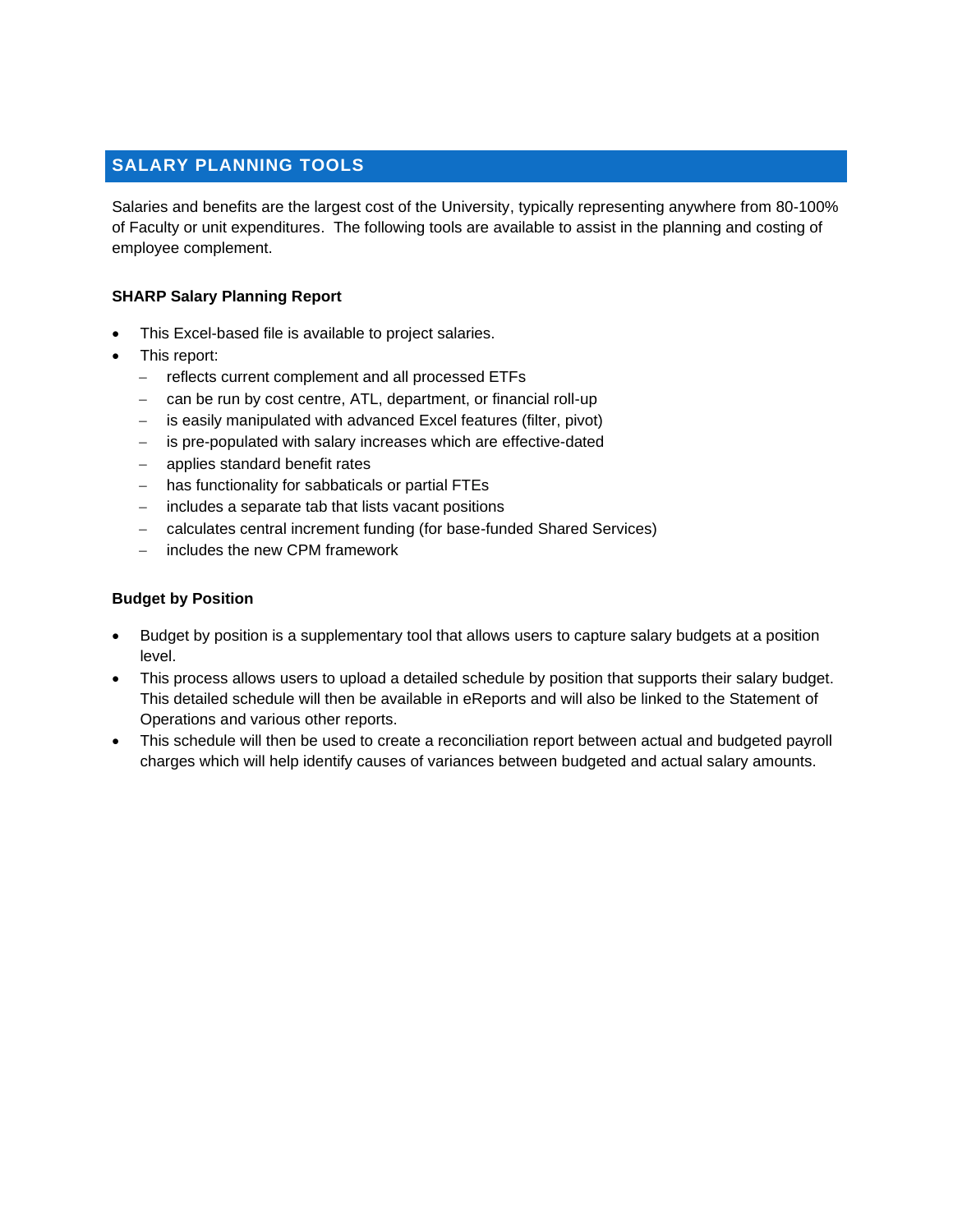## <span id="page-12-0"></span>**BUDGET DEADLINES FOR THE 2022-23 BUDGET CALL**

The following diagram outlines the process and deadlines for the 2022-23 Budget Call:

#### **May/June 2021**

Office of the Provost commences enrolment contract discussions with the Faculties for future years

Office of Budgets and Asset Management (BAM) calculates year-end adjustments for the previous year's budget

BAM allocates funds to the Faculties and Units as per the approved budget plan

#### **September 2021**

Faculty enrolment contracts for future years are finalized and embedded into the upcoming multiyear budgets

#### **October 2021**

Budget Council reviews requests for base budget increases from Shared Services Units and advises the President for a final decision (deferred to 2022 for the 2023-24 Budget Cycle).

#### **November 2021**

University Fund Council reviews requests for time-limited strategic investments from Faculties and Shared Services Units and advises the President for final decisions.

Budgets and Asset Management distributes budget envelopes to the Faculties

Budgets and Asset Management distributes budget allocations to Shared Service units

#### **January 2022**

In-year enrolment projections updated and shared with Faculties

Faculties and Shared Service units finalize and upload their in-year forecasts **(deadline – January 31, 2022)**

#### **February 2022**

Faculties and Shared Service Units complete multi-year budgets **(deadline – February 15, 2022)**, approved by the Divisional Senior Executive Officers **(deadline – February 28, 2022)**

Board Finance & Audit Committee reviews in-year forecasts

#### **April 2022**

Budgets and Asset Management finalizes multi-year budgets

Board of Governors approves multi-year budget plan